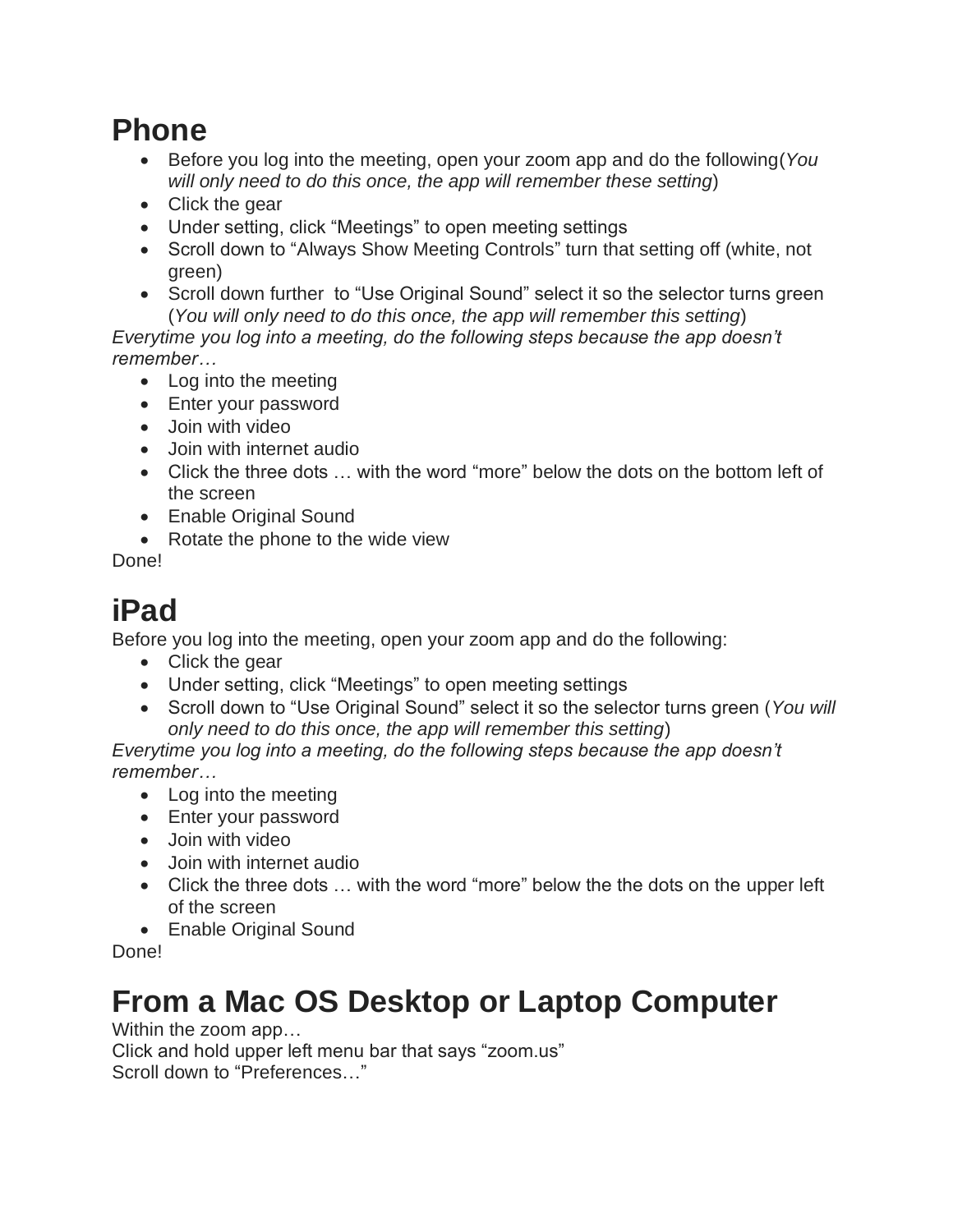In the left column, click "Audio" (The Audio setting will appear on the right) 1. In the **Microphone** settings, underneath the input volume **uncheck** 

**the Automatically adjust microphone volume option** and then move the input volume bar to about 2/3 to the right.

2. Click on the **Advanced** button on the bottom right of the Audio settings.

- **Check the option "Show in-meeting option to "Enable Original Sound" from microphone."** You will now have a little option in your camera view that allows you to toggle this setting on and off. Having Original Sound on tells Zoom to keep the sound as it is instead of trying to filter out extra noises (aka: the instrument). Your student will need to have this option selected as well. Unfortunately, you and your student will have to manually change it for every lesson (from that little option in the top left corner of the video).

-In the **Audio Processing**, **disable the first two choices**: *Suppress Persistent Background Noise* and *Suppress Intermittent Background Noise.* Have your student select the same options. These settings will then remain set from now on and you won't have to adjust them again.

*Everytime you log into a meeting, do the following steps because the app doesn't remember…*

- Log into the meeting
- Enter your password
- Join with video
- Join with internet audio
- In the upper left of the meeting screen Click the words "Turn on Original Sound"

Done!

### **From a Windows Desktop or Laptop Computer**

To access settings in the Zoom client:

- 1. Sign in to Zoom.
- 2. Click your profile picture then click **Settings**.

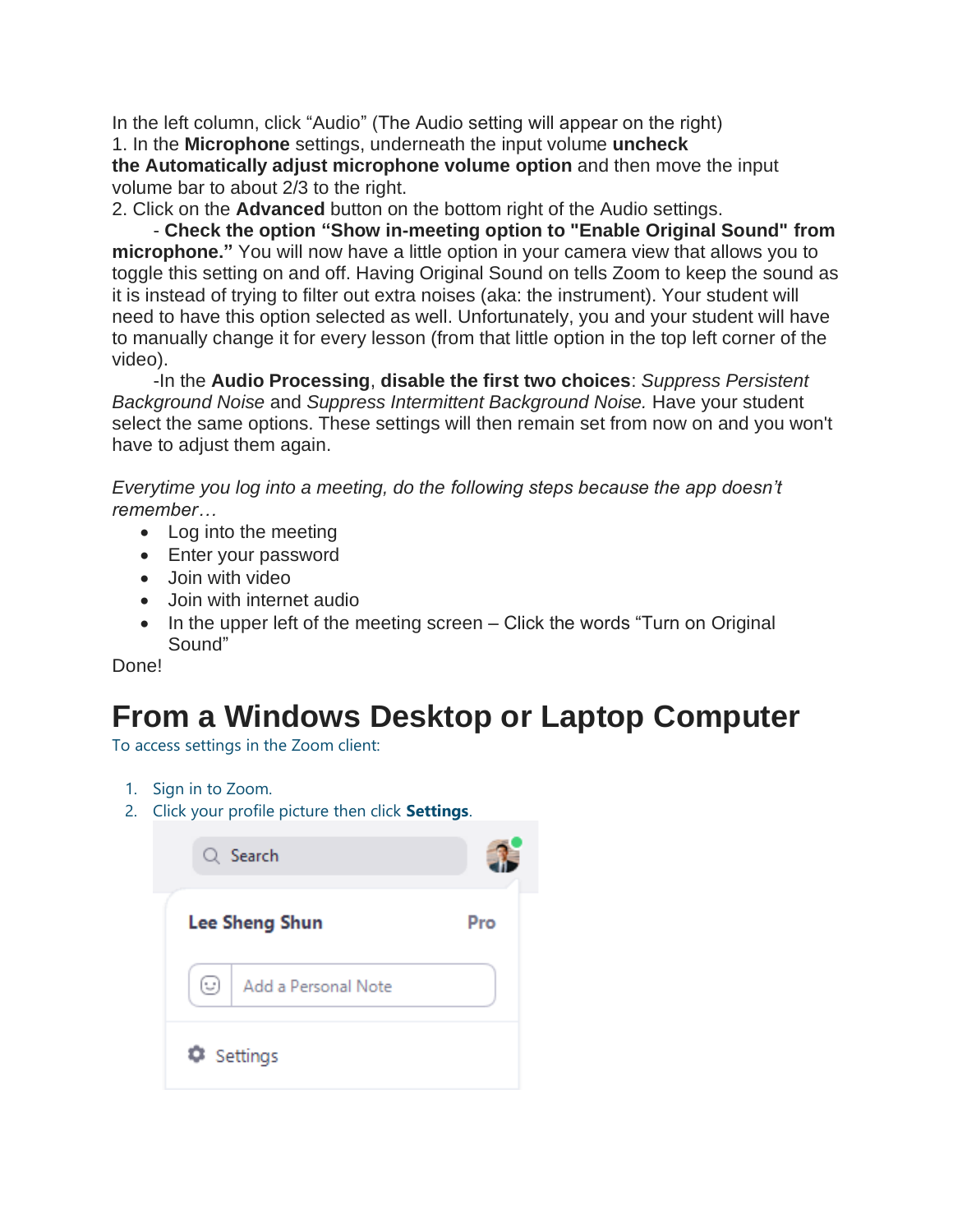This will open the settings window, giving you access to the following options:



In the setting window scroll down to "Audio" (The Audio setting will appear on the right) 1. In the **Microphone** settings, underneath the input volume **uncheck the Automatically adjust microphone volume option** and then move the input volume bar to about 2/3 to the right.

2. Click on the **Advanced** button on the bottom right of the Audio settings.

- **Check the option "Show in-meeting option to "Enable Original Sound" from microphone."** You will now have a little option in your camera view that allows you to toggle this setting on and off. Having Original Sound on tells Zoom to keep the sound as it is instead of trying to filter out extra noises (aka: the instrument). Your student will need to have this option selected as well. Unfortunately, you and your student will have to manually change it for every lesson (from that little option in the top left corner of the video).

-In the **Audio Processing**, **disable the first two choices**: *Suppress Persistent Background Noise* and *Suppress Intermittent Background Noise.* Have your student select the same options. These settings will then remain set from now on and you won't have to adjust them again.

*Everytime you log into a meeting, do the following steps because the app doesn't remember…*

- Log into the meeting
- Enter your password
- Join with video
- Join with internet audio
- In the upper left of the meeting screen Click the words "Turn on Original Sound"

Done!

### **From a Microsoft Surface**

3. Go to Start , and then select **Settings** > System > **Sound**